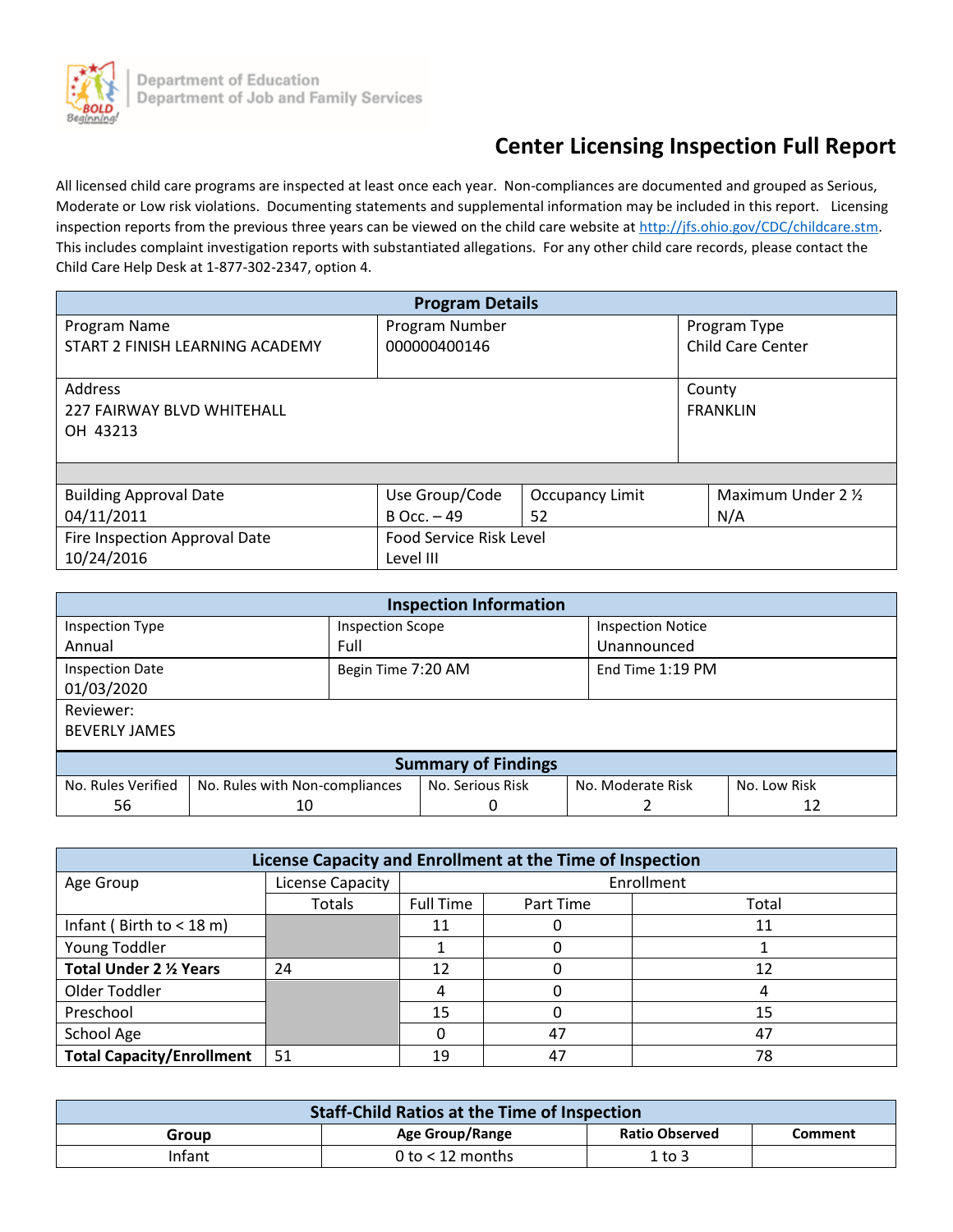

Department of Education Department of Job and Family Services

| Infant    | 0 to $<$ 12 months       | 1 to 9     | Lunch-Infant and        |
|-----------|--------------------------|------------|-------------------------|
|           |                          |            | <b>Toddler combined</b> |
| Preschool | 3 years to $<$ 4 years   | $1$ to $6$ |                         |
| Preschool | 3 years to $<$ 4 years   | $1$ to $6$ | nap                     |
| Schoolage | $0$ to $<$ 12 months     | $1$ to $6$ | Out of                  |
|           |                          |            | Compliance-At           |
|           |                          |            | Arrival-                |
|           |                          |            | Infant/Toddler,PS       |
|           |                          |            | and SA Combined         |
| Schoolage | 0 to $<$ 12 months       | 1 to 10    | Out of                  |
|           |                          |            | Compliance-             |
|           |                          |            | Infant/Toddler,PS       |
|           |                          |            | and SA Combined         |
| Schoolage | School-Age to < 11 years | 1 to 14    | Lunch                   |

#### **Summary of Non-Compliances**

*If the program is star rated, the rating may be impacted if a serious or moderate risk non-compliance is cited. Ohio Administrative Code 5101: 2-12- 03 details the process for submitting a request for a review if a program disagrees with a licensing finding. The request for review must be submitted within seven days from the receipt of the licensing report.*

#### **Serious Risk Non-Compliances**

**No Serious Risk Non-Compliances were observed during this inspection**

#### **Moderate Risk Non-Compliances**

#### **Domain: 01 Ratio & Supervision**

Rule: 5101:2-12-18 Ratio

Code: The program is required to maintain the appropriate staff to child ratio for each group served.

Finding: During the inspection, a ratio of 1 child care staff member(s) for 10 children was determined to have occurred for the Infant/Toddler/PS/SA combined group when the situation in number(s) 2 below occurred:

- 1. A child care staff member stepped out of the room.
- 2. A child care staff member had not arrived at work on time.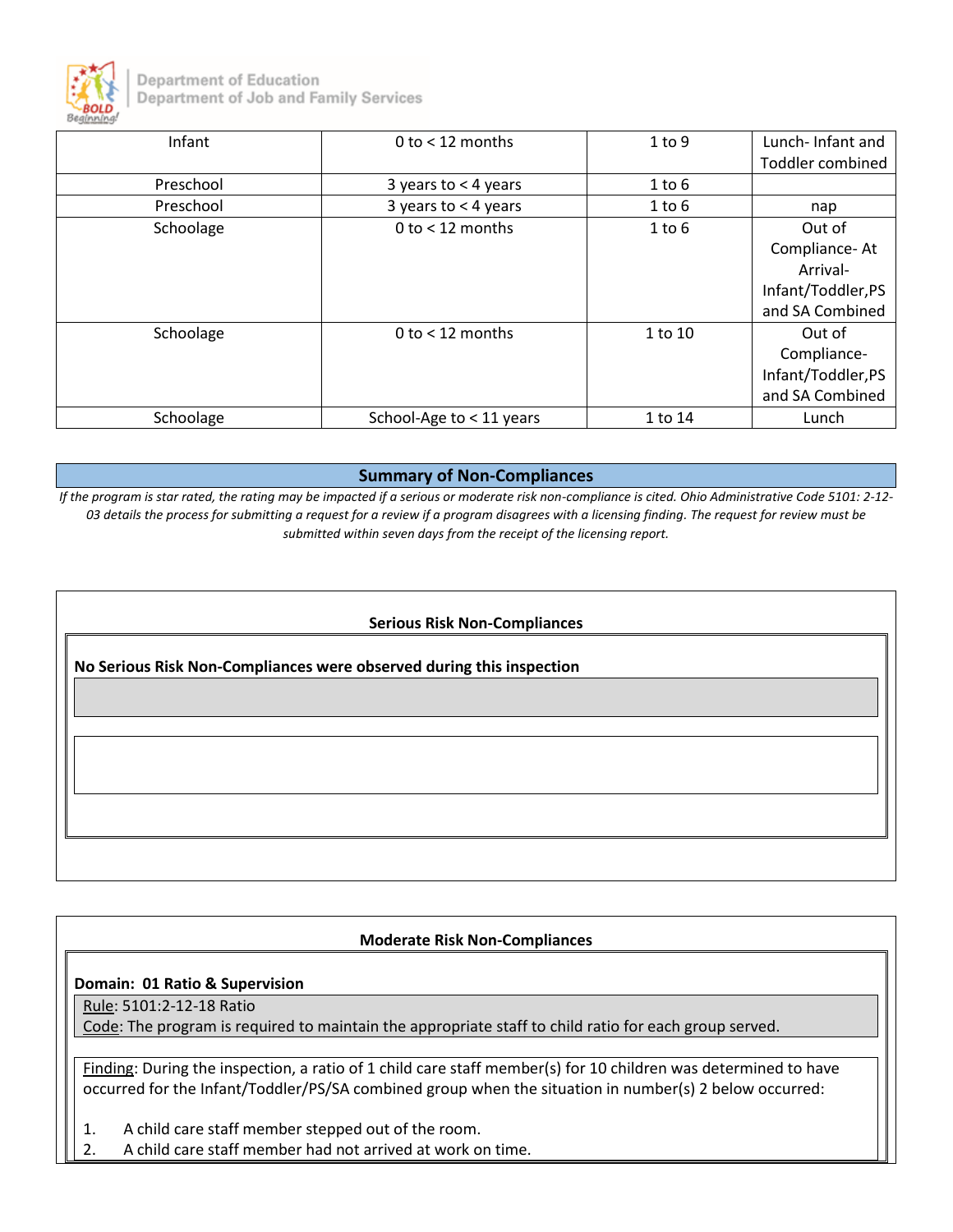

- 3. Children were present who were not scheduled to be there.
- 4. A child care staff member was unable to work.
- 5. A child was injured in that group.
- 6. A child arrived in the group before a second staff member was scheduled to arrive with the group.
- 7. Two groups were combined, and the program did not follow the ratio for the youngest child in the group.
- 8. A child was transitioning to the next older age group, and the program did not follow the ratio for the youngest child in the group.
- 9. Ratio was doubled for more than two hours while children were napping.
- 10. Ratio was doubled while children were napping for a group that included at least one infant.
- 11. Ratio was doubled while children were napping and there were not enough staff members in the building to meet staff/child ratio.
- 12. Ratio was doubled in the school age group to allow access to the program, however, the program does not serve only school age children.
- 13. Both child care staff members did not have a working communication device when one staff member left the group to allow access to the school age only program.

14. The child care staff member did not return to the group after allowing access to the school age only program.

15. Other [ ].

Additional child care staff members must be hired or current child care staff members must be rescheduled to maintain compliance. Provide staff training. Submit the program's corrective action plan, which includes a statement that training was provided, to the Department to verify compliance with the requirements of this rule.

Corrective Action Plan Due: 02/02/2020

## **Domain: 07 Diapering & Infant Care**

Rule: 5101:2-12-20 Cribs

Code: The program is required to place infants in cribs while sleeping.

Finding: During the inspection, it was determined that the equipment in number(s) 5 below had been used for sleeping infants and did not allow the infant to sleep on a firm mattress:

- 1. Mesh cribs;
- 2. Play pens;
- 3. Bassinets;
- 4. Cots;
- 5. Car seats;
- 6. Infant swing;
- 7. The floor;
- 8. Infant seats;
- 9. An infant placed in a car seat in a crib;
- 10. Other [ ].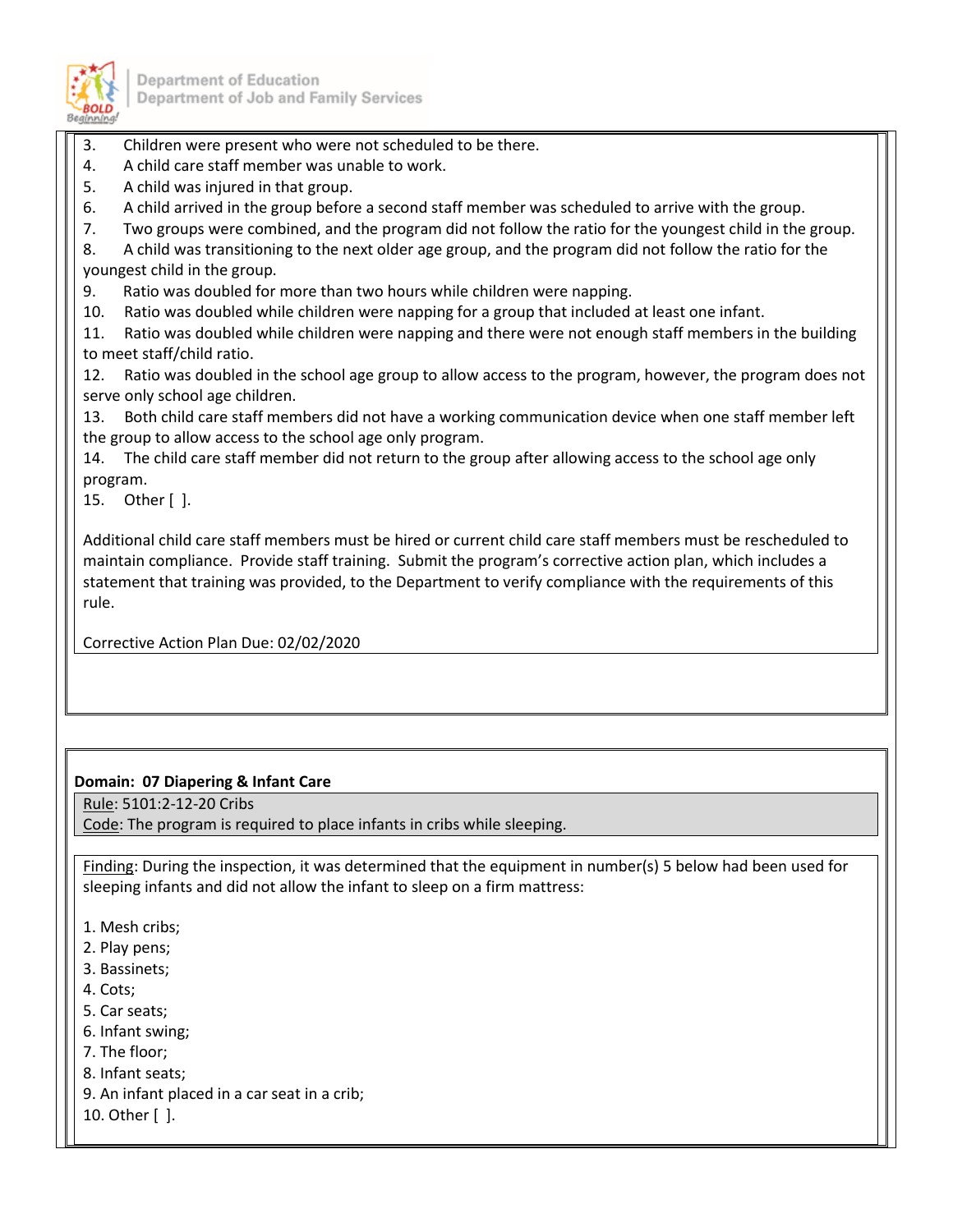

Infants must be provided with a crib, which meets requirements specified in this rule, for resting and sleeping. Provide staff training. Submit the program's corrective action plan, which includes a statement that staff training was provided, to the Department to verify compliance with the requirements of this rule.

Corrective Action Plan Due: 02/02/2020

## **Low Risk Non-Compliances**

#### **Domain: 02 Safe & Sanitary Environment**

Rule: 5101:2-12-13 Handwashing Requirements

Code: The program is required to have all children wash their hands as outlined in rule.

Finding: During the inspection, it was determined that at least one child in the Infant/PS group did not wash his or her hands at the time listed in number(s) 2,3 below, as required in rule:

- 1. Upon arrival;
- 2. After toileting/diaper change;
- 3. After contact with bodily fluids;
- 4. After returning from outdoor play;

5. After handling pets, pet cages, or other pet objects that have come in contact with the pet, before moving on to another activity;

- 6. Before eating or assisting with food preparation;
- 7. After water activities;
- 8. When visibly soiled (must use soap and water);
- 9. Other [ ].

Submit the program's corrective action plan to the Department to verify compliance with the requirements of this rule.

Corrective Action Plan Due: 02/02/2020

#### **Domain: 02 Safe & Sanitary Environment**

Rule: 5101:2-12-13 Handwashing Requirements

Code: The program is required to have all staff wash their hands as outlined in rule.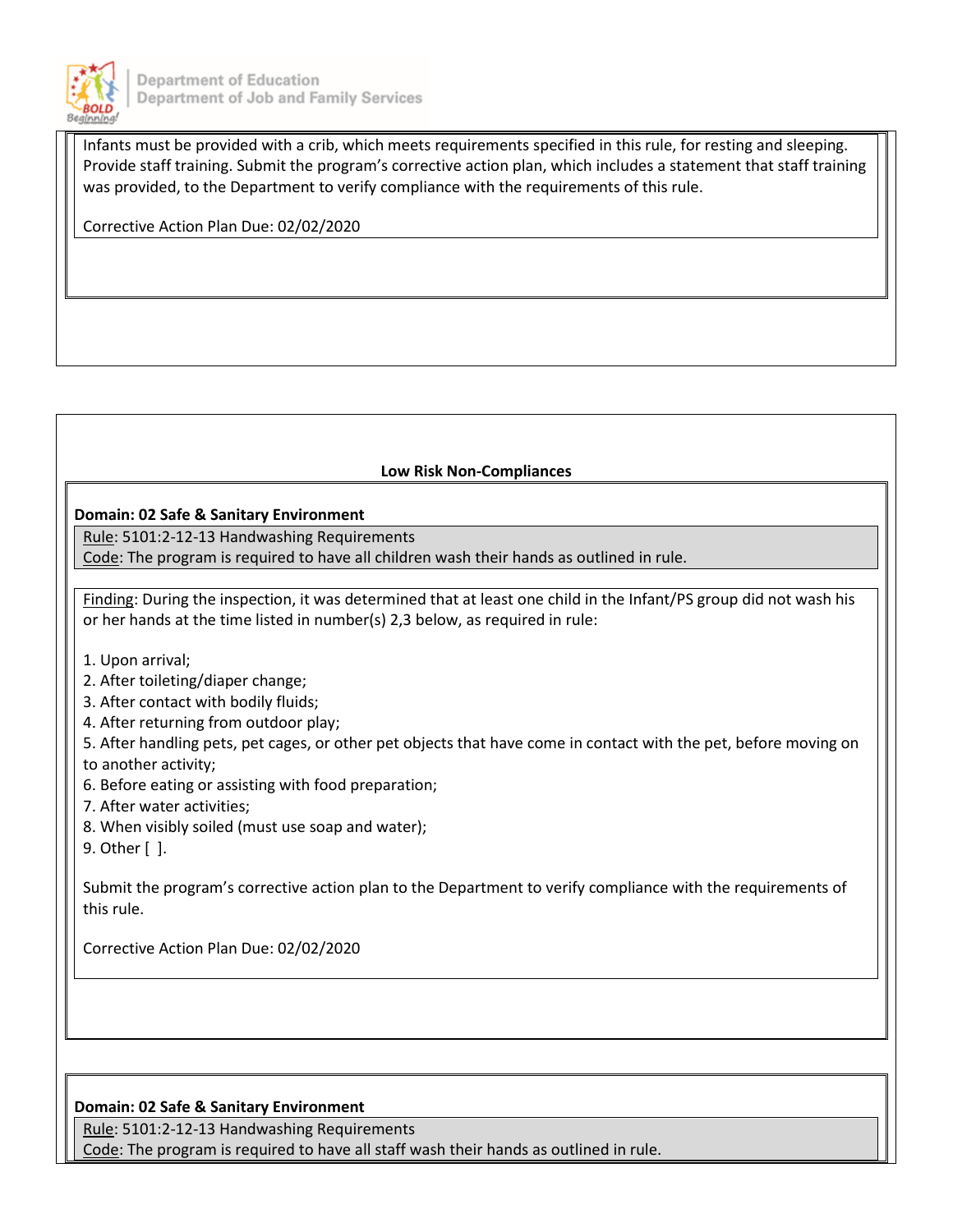

Finding: During the inspection, it was determined that at least one staff member with the PS group did not wash his or her hands at the time listed in number(s) 6 below, as required in rule:

- 1. Upon arrival for the day;
- 2. After breaks;
- 3. Upon returning from outside;
- 4. After toileting or assisting a child with toileting;
- 5. After each diaper change or pull-up change;
- 6. After contact with bodily fluids or cleaning up spills or objects contaminated with bodily fluids;
- 7. After cleaning or sanitizing or using any chemical products;
- 8. After handling pets, pet cages or other pet objects that have come in contact with the pet;
- 9. Before eating, serving or preparing food or bottles or feeding a child;
- 10. Before and after completing a medical procedure or administering medication;
- 11. When visibly soiled (must use soap and water);
- 12. Other [ ].

Submit the program's corrective action plan to the Department to verify compliance with the requirements of this rule.

Corrective Action Plan Due: 02/02/2020

## **Domain: 02 Safe & Sanitary Environment**

Rule: 5101:2-12-13 Sanitary Equipment and Environment Code: The program is required to provide equipment and materials that are easy to clean.

Finding: During the inspection, it was determined that at least one piece of equipment, furnishings, or material at the program was not constructed of materials to facilitate cleaning and sanitizing as noted in number(s) 1,2 below:

- 1. The material had a tear; (Toddler-Blue Chair)
- 2. The material was not washable; (Toddler-Blue Chair)
- 3. The material was porous;
- 4. The surface was cracked;
- 5. The surface was repaired, but in a manner that still did not facilitate cleaning and sanitizing;
- 6. Other [ ].

Equipment, furnishings, and furniture shall be constructed of materials to facilitate cleaning and shall be kept clean and in good repair. Technical assistance was provided at the time of the inspection, and as discussed, please correct this rule noncompliance. A written response for this rule noncompliance is not required at this time.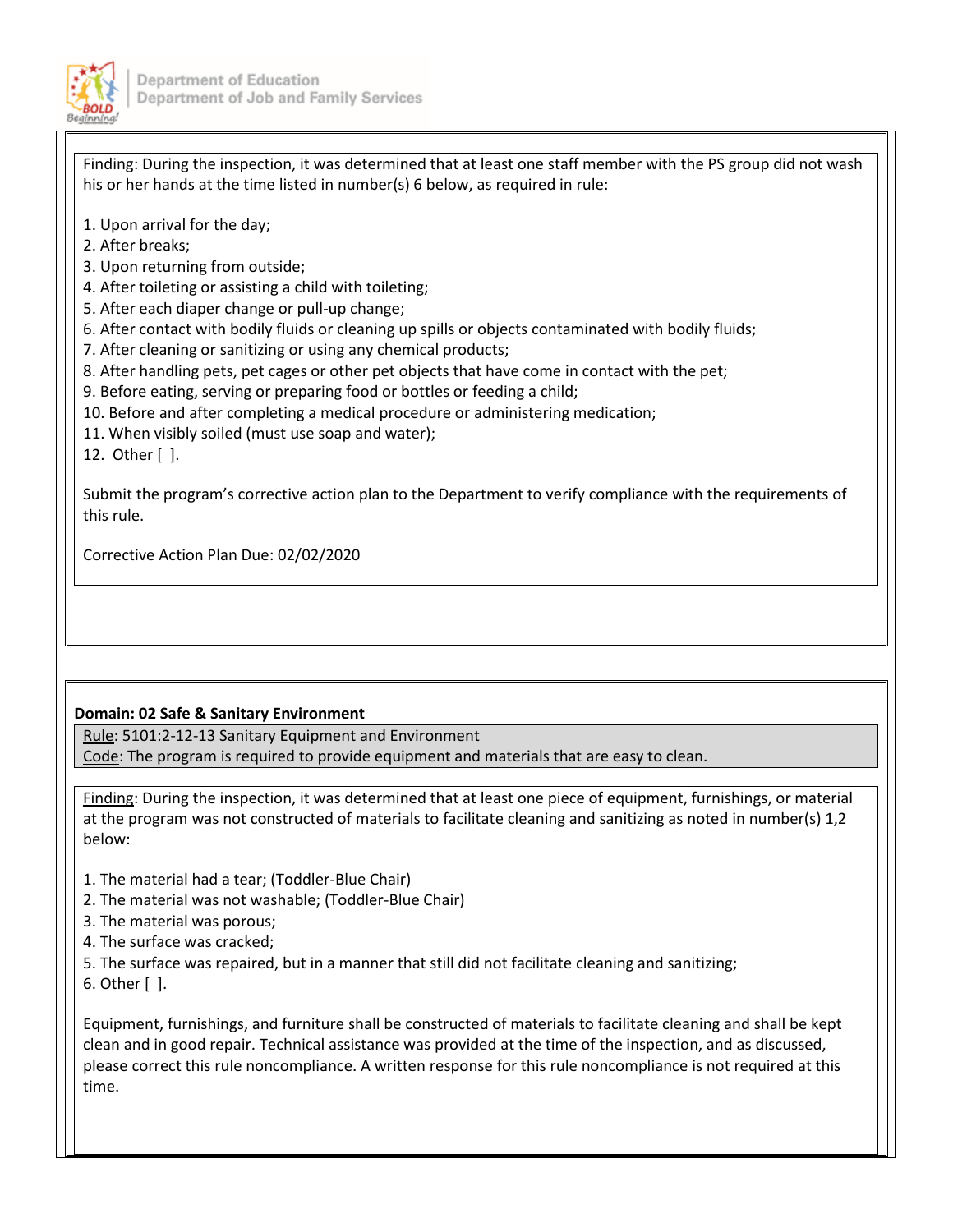

## **Domain: 02 Safe & Sanitary Environment**

Rule: 5101:2-12-12 Safe Environment

Code: The program is required to have all surge protectors and outlets covered.

Finding: During the inspection, it was determined that 6 surge outlets did not have childproof receptacle covers. The program must have safety covers on all electrical outlets, including power strips and surge protectors, which are within the reach of the children. Technical assistance was provided at the time of the inspection, and as discussed, please correct this rule noncompliance. A written response for this rule noncompliance is not required at this time.

## **Domain: 02 Safe & Sanitary Environment**

Rule: 5101:2-12-12 Safe Environment

Code: The program is required to provide an environment that protects the children in care from any items and conditions that may threaten their health, safety, and well-being.

Finding: Children in care shall be protected from any items and conditions which threaten their health, safety, and well-being. During the inspection, it was determined that children were not protected from the following item(s) or condition(s) which may threaten their health, safety, or well-being as noted in number(s) 4 below:

- 1. Open pull cords that are not closed loop.
- 2. Telephone cords.
- 3. Electrical/extension cords attached to an object that would not likely result in a severe injury if pulled.
- 4. Stacked chairs. (SA room)
- 5. Employee(s) purse(s).
- 6. Diaper bags.
- 7. Television not securely anchored.
- 8. Small or lightweight pieces of shelving units are not securely anchored to the wall.
- 9. Smoke detector needing batteries replaced.
- 10. Staff member stepped over a barrier/gate while holding a child.
- 11. Emergency exits were blocked by the following classroom furniture: [ ].
- 12. Other [ ].

Provide staff training. Submit the program's corrective action plan, which includes a statement that training was provided, to the Department to verify compliance with the requirements of this rule.

Corrective Action Plan Due: 02/02/2020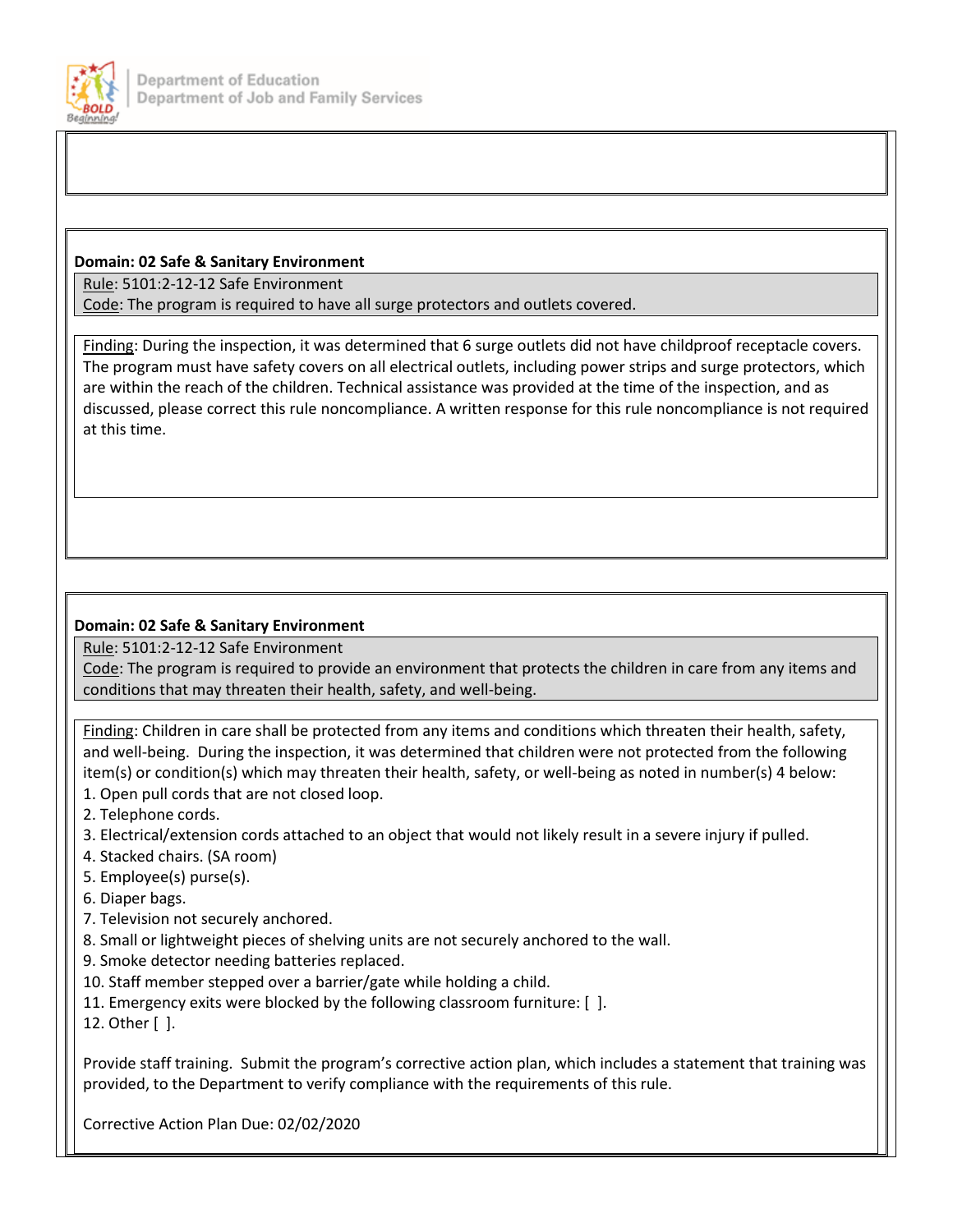

## **Domain: 02 Safe & Sanitary Environment**

Rule: 5101:2-12-13 Sanitary Equipment and Environment Code: The program is required to follow the cleaning schedule for equipment.

Finding: During the inspection, it was determined that the children's individual blankets and belongings were stored in an unsanitary manner. Children's belongings need to be stored in a sanitary manner to prevent the spread of germs. Technical assistance was provided at the time of the inspection, and as discussed, please correct this rule noncompliance. A written response for this rule noncompliance is not required at this time. (Toddler/PS)

## **Domain: 03 Postings & Equipment**

Rule: 5101:2-12-17 Daily Schedule

Code: The program is required to have the daily program schedule posted in all required areas.

Finding: During the inspection, it was determined that a copy of the daily program schedule was not posted in the Infant, Toddler, PS, SA area as required. Technical assistance was provided at the time of the inspection, and as discussed, please correct this rule noncompliance. A written response for this rule noncompliance is not required at this time.

## **Domain: 03 Postings & Equipment**

Rule: 5101:2-12-16 Medical, Dental, and General Emergency Plan Code: The program is required to post and implement the JFS 01242 "Medical, Dental, and General Emergency Plan" when necessary.

Finding: "During the inspection, it was determined the requirements for the JFS 01242 "Medical, Dental, and General Emergency Plan for Child Care" were not followed as noted in number(s) 2 below:

1. The plan was not posted by each telephone.

2. The plan was not posted in each classroom.

3. The plan was not posted in other spaces used by children.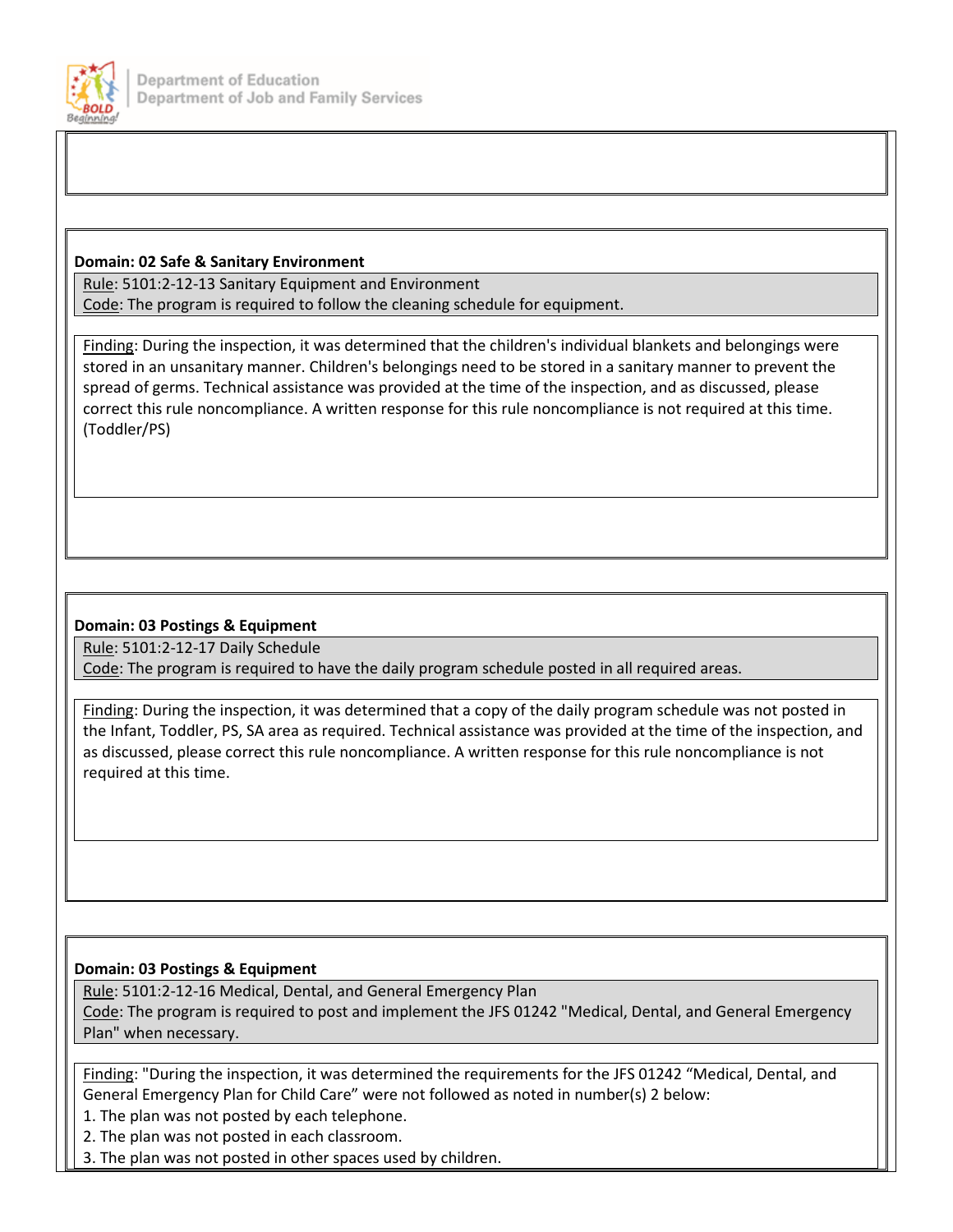

4. The name, address and telephone number of the program were not complete.

5. The location of first aid kit, fire extinguishers and fire alarm system, fire alarm pull stations and electrical circuit box were not complete.

6. The telephone number for emergency squad, fire department, hospital, poison control program, public children services agency, local health department, local emergency management agency, and police department were not complete.

7. Location of children's records was not complete.

8. Emergency information including any medications or supplies needed in the event of an evacuation was not complete.

9. The current version of the prescribed form was not used.

10. The plan was not implemented when necessary in that  $\lceil \ \ \rceil$ .

Submit the program's corrective action plan to the Department to verify compliance with the requirements of this rule."

Corrective Action Plan Due: 02/02/2020

## **Domain: 03 Postings & Equipment**

Rule: 5101:2-12-16 Medical, Dental, and General Emergency Plan Code: The program is required to post the fire and weather plans.

Finding: During the inspection, it was determined that the following information was not posted for item number(s) 1,2,3,4 below:

- 1. Fire alert plan;
- 2. Fire diagram;
- 3. Weather alert plan;
- 4. Weather diagram.

Submit the program's corrective action plan to the Department to verify compliance with the requirements of this rule.

Corrective Action Plan Due: 02/02/2020

#### **Domain: 05 Health & Safety**

Rule: 5101:2-12-22 Fluid Milk Requirements

Code: The program is required to obtain documentation from a licensed physician if a child over 24 months of age is to be served anything other than one percent or skim milk that is Vitamin A and D fortified.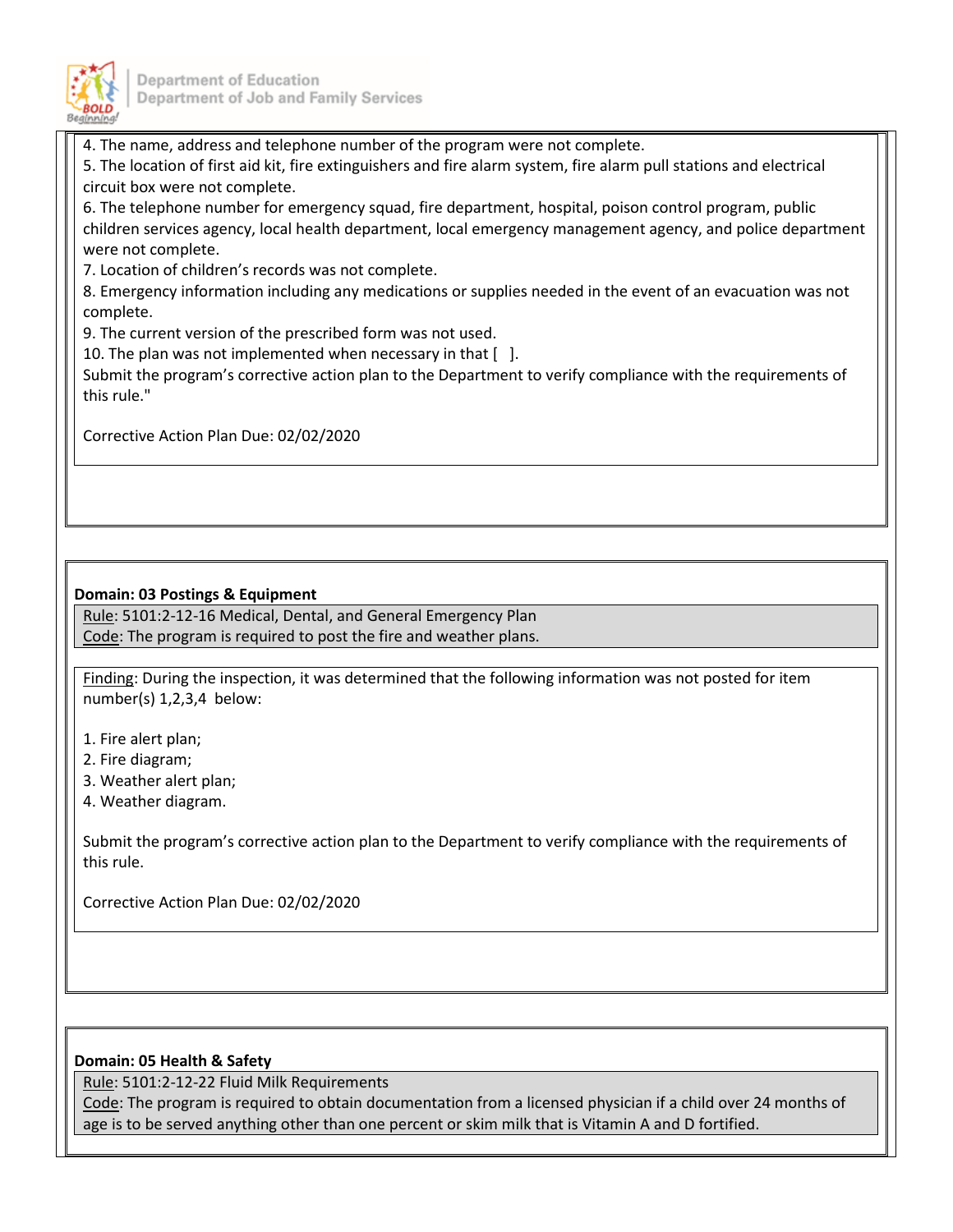

Finding: During the inspection, it was determined that there was no documentation from a licensed physician, physician's assistant, or certified nurse practitioner as required by the rule, when children over 24 months of age were served anything other than one percent or skim milk that is Vitamin A and D fortified. Technical assistance was provided at the time of the inspection, and as discussed, please correct this rule noncompliance. A written response for this rule noncompliance is not required at this time.

## **Domain: 06 Program Information**

Rule: 5101:2-12-14 Transportation - Driver Requirements Code: The program is required to have all drivers transporting children complete the driver training.

Finding: During the inspection, it was determined that at least one employee who is responsible for transporting children did not have documentation of completion of the prescribed driver training as noted in number(s) 3 below:

- 1. No documentation on file
- 2. Incomplete documentation
- 3. Documentation not annually updated

Please refer to the Employee Record Chart which indicates any driver needing current documentation of completion of this training. Complete the training as discussed. Submit the program's corrective action plan, which includes a statement that training was provided, to the Department to verify compliance with the requirements of this rule.

Corrective Action Plan Due: 02/02/2020

#### **Domain: 08 Staff Files**

Rule: 5101:2-12-08 Orientation and Staff Records

Code: The program is required to have staff complete the online staff orientation training.

Finding: In review of the staff records, it was determined that child care staff member(s) had not completed the online orientation training as noted in number(s) 1 below:

1. Within 30 days of starting employment at the program as a child care staff member.

2. No documentation of completing the training after December 31, 2016.

Submit the program's corrective action plan to the Department to verify compliance with the requirements of this rule.

Corrective Action Plan Due: 02/02/2020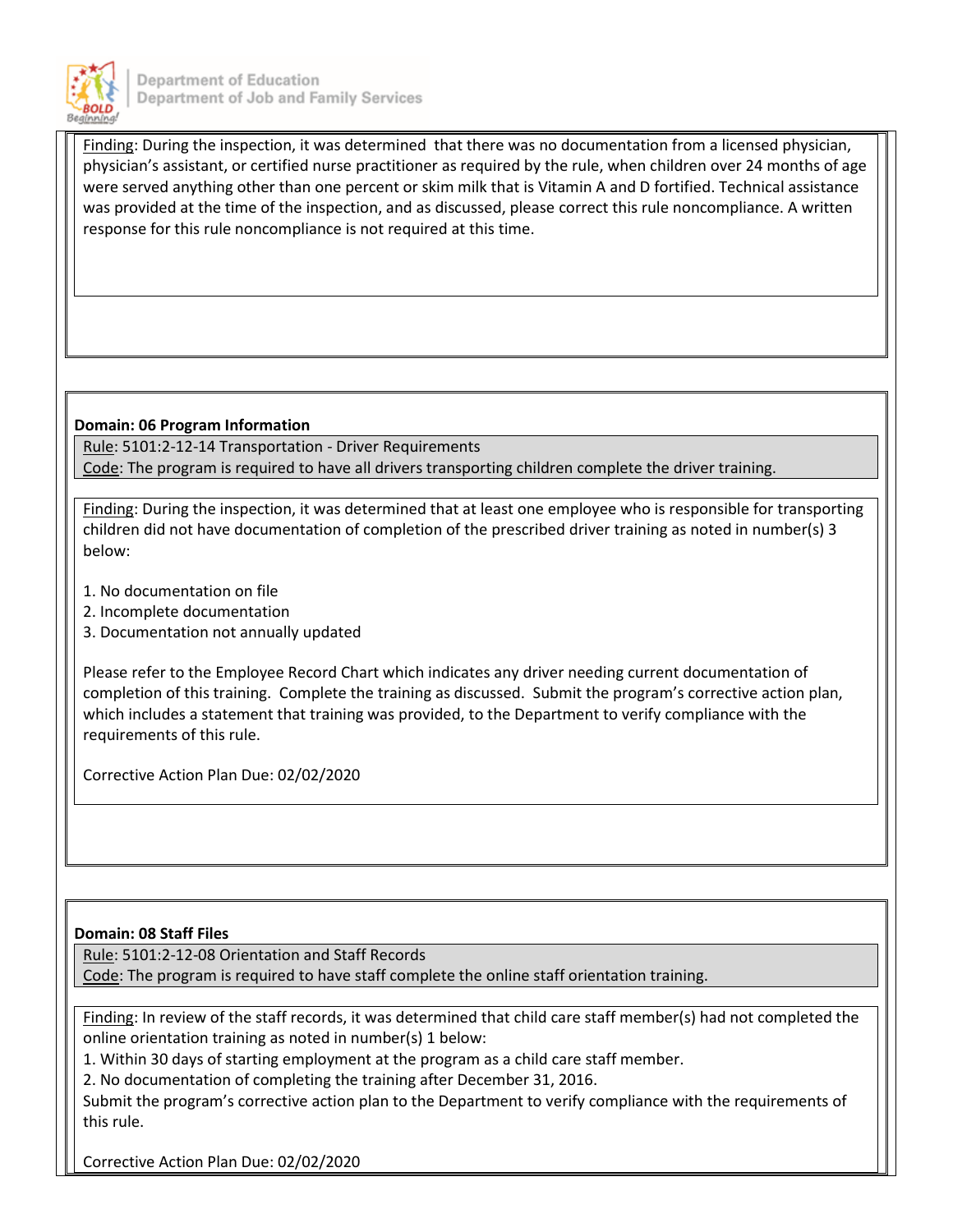

## **Rules In-Compliance/Not Verified**

| Rule                                 | <b>Status</b> | Documenting Statement(s), If applicable   |
|--------------------------------------|---------------|-------------------------------------------|
| Rule: 5101:2-12-22 Meal and Snack    | Compliant     | Documenting Statement: Posted menus       |
| Requirements                         |               | included foods from all four food groups. |
|                                      |               |                                           |
| Rule                                 | <b>Status</b> | Documenting Statement(s), If applicable   |
| Rule: 5101:2-12-04 Fire Approval     | Compliant     | Documenting Statement: Please Note: An    |
|                                      |               |                                           |
|                                      |               | annual fire inspection approval must be   |
|                                      |               | secured for the program. Secure a new     |
|                                      |               | approval by 7/8/20.                       |
|                                      |               |                                           |
| Rule                                 | <b>Status</b> | Documenting Statement(s), If applicable   |
| 5101:2-12-16 Management of           | Compliant     |                                           |
| Communicable Disease                 |               |                                           |
|                                      |               |                                           |
| Rule                                 | <b>Status</b> | Documenting Statement(s), If applicable   |
| 5101:2-12-13 Smoke Free              | Compliant     |                                           |
| Environment                          |               |                                           |
|                                      |               |                                           |
| Rule                                 | <b>Status</b> | Documenting Statement(s), If applicable   |
| 5101:2-12-07 Administrator           | Compliant     |                                           |
| Qualifications                       |               |                                           |
|                                      |               |                                           |
| Rule                                 | <b>Status</b> | Documenting Statement(s), If applicable   |
| 5101:2-12-08 Child Care Staff Member | Compliant     |                                           |
| <b>Educational Requirements</b>      |               |                                           |
|                                      |               |                                           |
| Rule                                 | <b>Status</b> | Documenting Statement(s), If applicable   |
| 5101:2-12-08 Medical Statement       | Compliant     |                                           |
|                                      |               |                                           |
|                                      |               |                                           |
| Rule                                 | <b>Status</b> | Documenting Statement(s), If applicable   |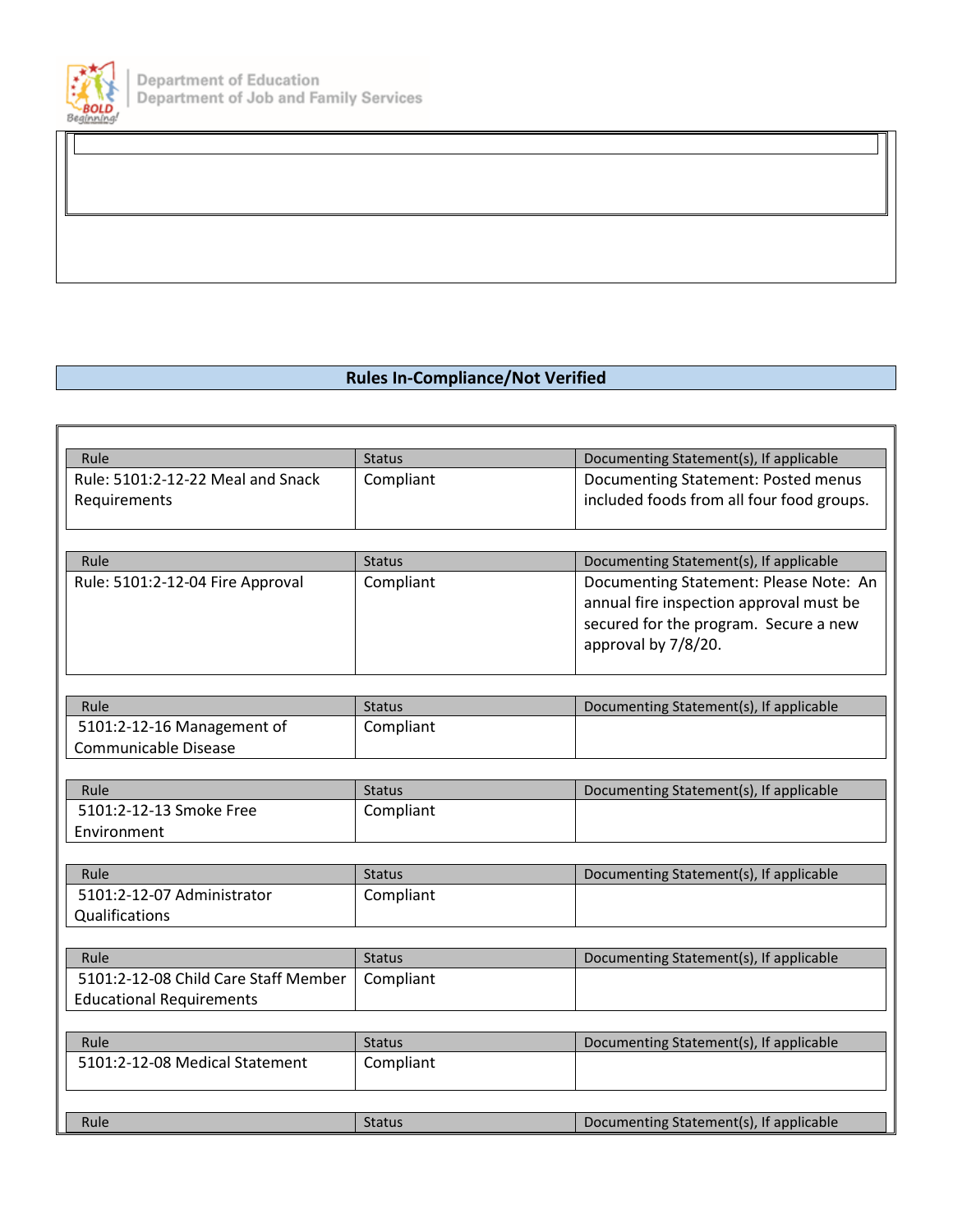

| Rule: 5101:2-12-04 Food License       | Compliant     | Documenting Statement: The food service<br>license was observed posted. Following is<br>the audit number and date of expiration:<br>APEE-B9TSU6 Exp 3/1/20. |
|---------------------------------------|---------------|-------------------------------------------------------------------------------------------------------------------------------------------------------------|
| Rule                                  | <b>Status</b> | Documenting Statement(s), If applicable                                                                                                                     |
| 5101:2-12-19 Child Guidance           | Compliant     |                                                                                                                                                             |
|                                       |               |                                                                                                                                                             |
|                                       |               |                                                                                                                                                             |
| Rule                                  | <b>Status</b> | Documenting Statement(s), If applicable                                                                                                                     |
| Rule: 5101:2-12-16 First Aid/Standard | Compliant     | Documenting Statement: During the                                                                                                                           |
| Precautions                           |               | inspection, 2 first aid kits were reviewed                                                                                                                  |
|                                       |               | and available as required.                                                                                                                                  |
|                                       |               |                                                                                                                                                             |
|                                       |               |                                                                                                                                                             |
| Rule                                  | <b>Status</b> | Documenting Statement(s), If applicable                                                                                                                     |
| 5101:2-12-18 License Capacity         | Compliant     |                                                                                                                                                             |
|                                       |               |                                                                                                                                                             |
| Rule                                  | <b>Status</b> | Documenting Statement(s), If applicable                                                                                                                     |
| 5101:2-12-22 Safe Food                | Compliant     |                                                                                                                                                             |
| Handling/Storage                      |               |                                                                                                                                                             |
|                                       |               |                                                                                                                                                             |
| Rule                                  | <b>Status</b> | Documenting Statement(s), If applicable                                                                                                                     |
| 5101:2-12-11 Indoor Space             | Compliant     |                                                                                                                                                             |
| Requirements                          |               |                                                                                                                                                             |
|                                       |               |                                                                                                                                                             |
| Rule                                  | <b>Status</b> | Documenting Statement(s), If applicable                                                                                                                     |
| 5101:2-12-16 Emergency Drills         | Compliant     |                                                                                                                                                             |
|                                       |               |                                                                                                                                                             |
| Rule                                  | <b>Status</b> | Documenting Statement(s), If applicable                                                                                                                     |
| 5101:2-12-17 Materials and            | Compliant     |                                                                                                                                                             |
| Equipment                             |               |                                                                                                                                                             |
|                                       |               |                                                                                                                                                             |
| Rule                                  | <b>Status</b> | Documenting Statement(s), If applicable                                                                                                                     |
| 5101:2-12-17 Daily Outdoor Play       | Not Verified  |                                                                                                                                                             |
|                                       |               |                                                                                                                                                             |
|                                       |               |                                                                                                                                                             |
| Rule                                  | <b>Status</b> | Documenting Statement(s), If applicable                                                                                                                     |
| 5101:2-12-04 Building Approval        | Compliant     |                                                                                                                                                             |
|                                       |               |                                                                                                                                                             |
| Rule                                  | <b>Status</b> | Documenting Statement(s), If applicable                                                                                                                     |
| 5101:2-12-02 License Posted           | Compliant     |                                                                                                                                                             |
|                                       |               |                                                                                                                                                             |
|                                       |               |                                                                                                                                                             |
| Rule                                  | <b>Status</b> | Documenting Statement(s), If applicable                                                                                                                     |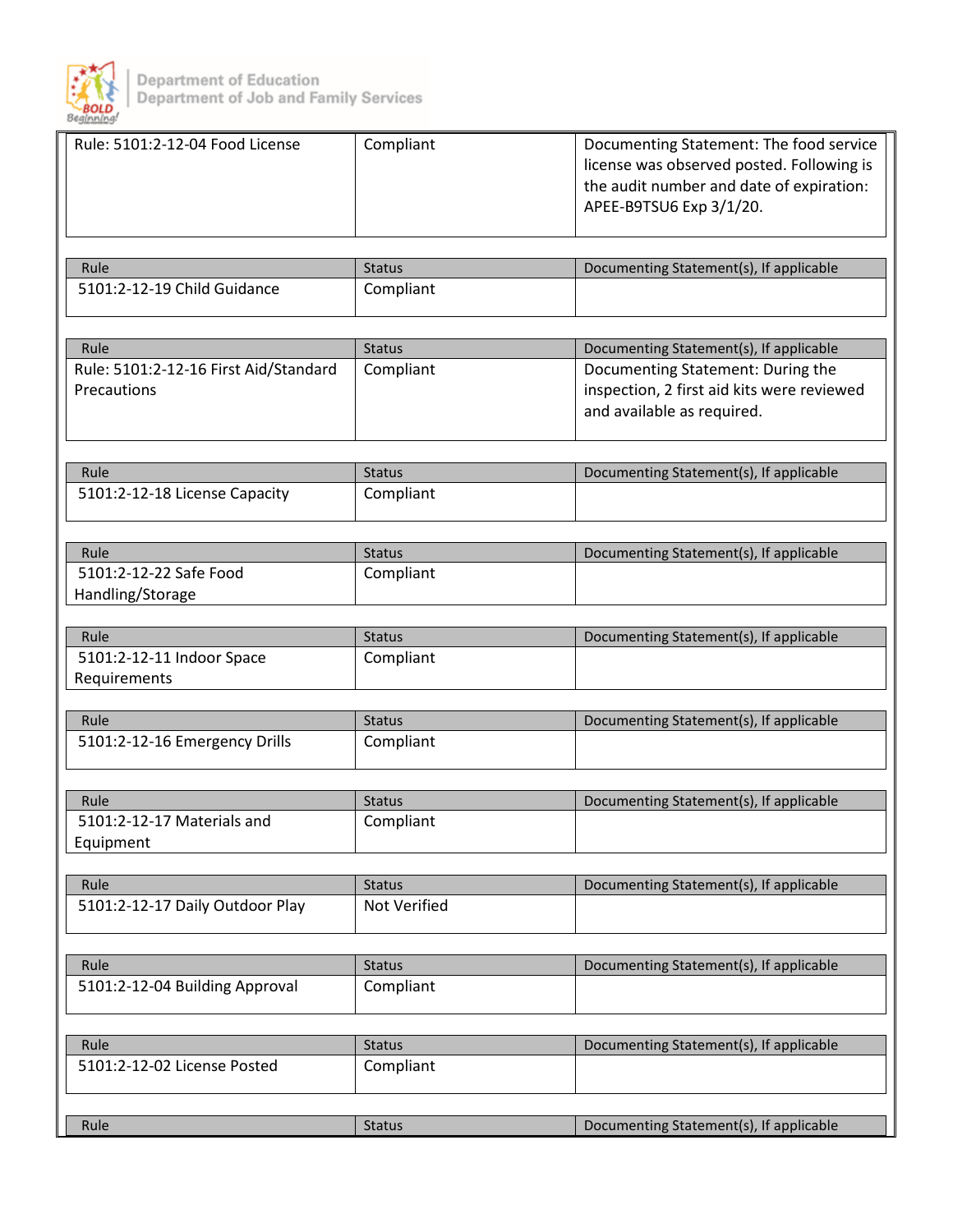

| Rule: 5101:2-12-11 Outdoor Space    | Compliant                  | Documenting Statement: Outdoor play                                                |
|-------------------------------------|----------------------------|------------------------------------------------------------------------------------|
| Requirements                        |                            | was not observed due to weather                                                    |
|                                     |                            | conditions however, the quarterly                                                  |
|                                     |                            | playground inspections were discussed                                              |
|                                     |                            | and documentation was on file, as                                                  |
|                                     |                            | required.                                                                          |
|                                     |                            |                                                                                    |
|                                     |                            |                                                                                    |
| Rule                                | <b>Status</b>              | Documenting Statement(s), If applicable                                            |
| 5101:2-12-19 Supervision            | Compliant                  |                                                                                    |
|                                     |                            |                                                                                    |
| Rule                                | <b>Status</b>              | Documenting Statement(s), If applicable                                            |
| 5101:2-12-02 Current Information    | Compliant                  |                                                                                    |
|                                     |                            |                                                                                    |
|                                     |                            |                                                                                    |
| Rule                                | <b>Status</b>              | Documenting Statement(s), If applicable                                            |
| 5101:2-12-23 Infant Bottle and Food | Compliant                  |                                                                                    |
| Preparation                         |                            |                                                                                    |
|                                     |                            |                                                                                    |
| Rule                                | <b>Status</b>              | Documenting Statement(s), If applicable                                            |
| Rule: 5101:2-12-20 Cots and Napping | Compliant                  | Documenting Statement: Cots/mats were<br>assigned individually by a number system. |
|                                     |                            |                                                                                    |
|                                     |                            |                                                                                    |
| Rule                                | <b>Status</b>              | Documenting Statement(s), If applicable                                            |
| 5101:2-12-23 Infant Daily Care      | Compliant                  |                                                                                    |
|                                     |                            |                                                                                    |
|                                     |                            |                                                                                    |
| Rule                                | <b>Status</b>              | Documenting Statement(s), If applicable                                            |
| 5101:2-12-15 Child Medical and      | Compliant                  |                                                                                    |
| <b>Enrollment Records</b>           |                            |                                                                                    |
| Rule                                | <b>Status</b>              | Documenting Statement(s), If applicable                                            |
| 5101:2-12-12 Safe Equipment         | Compliant                  |                                                                                    |
|                                     |                            |                                                                                    |
|                                     |                            |                                                                                    |
| Rule                                | <b>Status</b>              | Documenting Statement(s), If applicable                                            |
| Rule: 5101:2-12-15 Medical/Physical | Compliant                  | Documenting Statement: The program                                                 |
| <b>Care Plans</b>                   |                            | had current information on the medical                                             |
|                                     |                            | status and the required treatment plan                                             |
|                                     |                            | for the children with health conditions.                                           |
|                                     |                            |                                                                                    |
|                                     |                            |                                                                                    |
| Rule                                | <b>Status</b><br>Compliant | Documenting Statement(s), If applicable                                            |
| 5101:2-12-11 Separation of Children |                            |                                                                                    |
|                                     |                            |                                                                                    |
| Under 2 1/2 Years                   |                            |                                                                                    |
| Rule                                | <b>Status</b>              | Documenting Statement(s), If applicable                                            |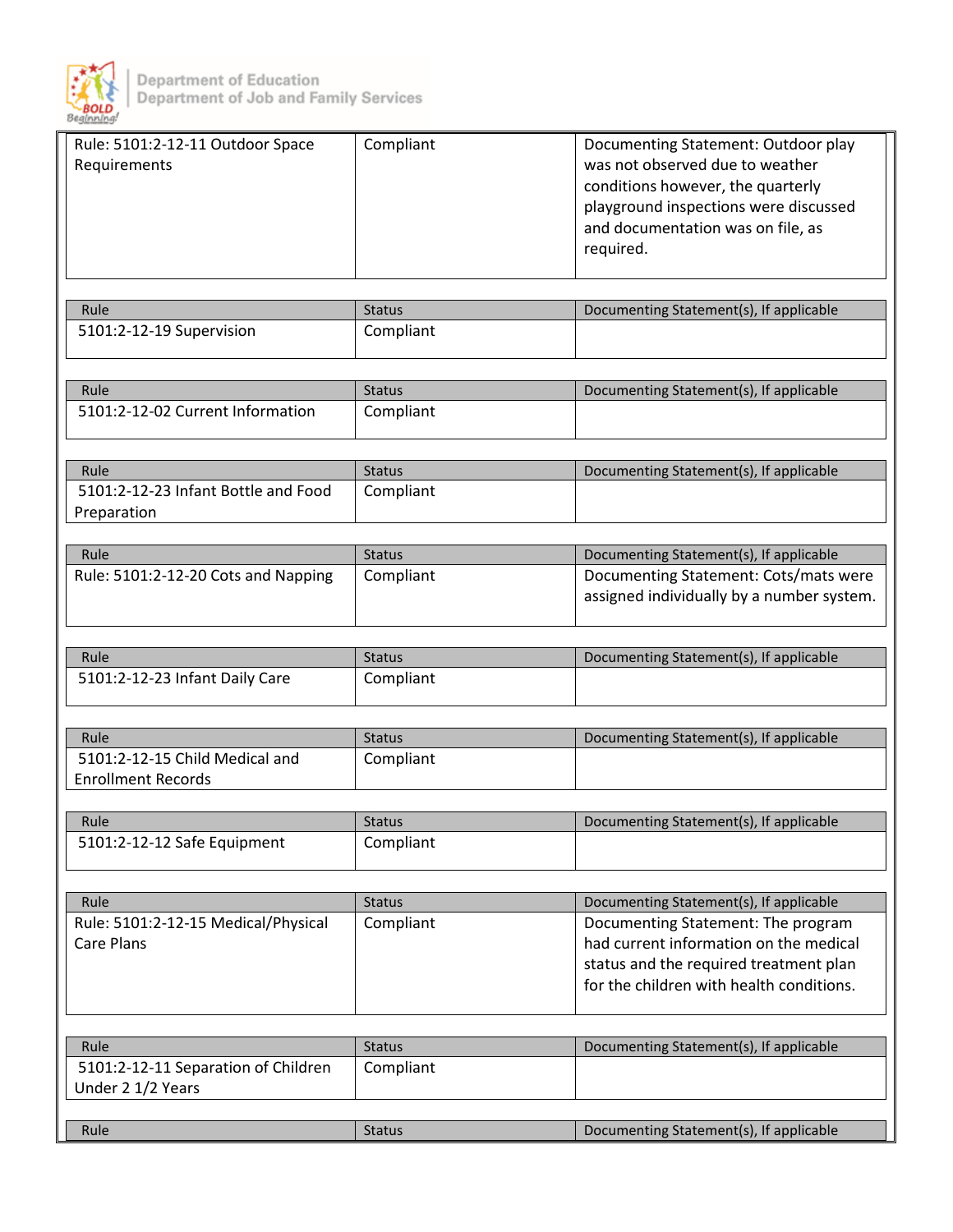

| 5101:2-12-03 Inspection                 | Compliant     |                                         |
|-----------------------------------------|---------------|-----------------------------------------|
| Requirements                            |               |                                         |
|                                         |               |                                         |
| Rule                                    | <b>Status</b> | Documenting Statement(s), If applicable |
| 5101:2-12-07 Administrator              | Compliant     |                                         |
| Responsibilities/Requirements           |               |                                         |
|                                         |               |                                         |
| Rule                                    | <b>Status</b> | Documenting Statement(s), If applicable |
| 5101:2-12-10 Health Training            | Compliant     |                                         |
| Requirements                            |               |                                         |
|                                         |               |                                         |
| Rule                                    | <b>Status</b> | Documenting Statement(s), If applicable |
| 5101:2-12-10 Professional               | Compliant     |                                         |
| <b>Development Requirements</b>         |               |                                         |
|                                         |               |                                         |
| Rule                                    | <b>Status</b> | Documenting Statement(s), If applicable |
| 5101:2-12-14 Transportation - Vehicle   | Compliant     |                                         |
| Requirements                            |               |                                         |
|                                         |               |                                         |
| Rule                                    | <b>Status</b> | Documenting Statement(s), If applicable |
| 5101:2-12-14 Transportation and Field   | Compliant     |                                         |
| <b>Trip Procedures</b>                  |               |                                         |
|                                         |               |                                         |
| Rule                                    | <b>Status</b> | Documenting Statement(s), If applicable |
| 5101:2-12-16 Incident/Injury            | Compliant     |                                         |
| Reporting                               |               |                                         |
|                                         |               |                                         |
| Rule<br>5101:2-12-18 Attendance Records | <b>Status</b> | Documenting Statement(s), If applicable |
|                                         | Compliant     |                                         |
|                                         |               |                                         |
| Rule                                    | <b>Status</b> | Documenting Statement(s), If applicable |
| 5101:2-12-18 Group Size                 | Compliant     |                                         |
|                                         |               |                                         |
|                                         |               |                                         |
| Rule                                    | <b>Status</b> | Documenting Statement(s), If applicable |
| 5101:2-12-23 Diapering and Toilet       | Compliant     |                                         |
| Training                                |               |                                         |
|                                         |               |                                         |
| Rule                                    | <b>Status</b> | Documenting Statement(s), If applicable |
| Rule: 5101:2-12-25 Medication           | Compliant     | Documenting Statement: Medication was   |
| Administration and Food Supplements     |               | stored on top of filing cabinet.        |
|                                         |               |                                         |
|                                         |               |                                         |
| Rule                                    | <b>Status</b> | Documenting Statement(s), If applicable |
| Rule: 5101:2-12-09 Background Check     | Compliant     | Documenting Statement: During the       |
| Requirements                            |               | inspection, the required documentation  |
|                                         |               | regarding background checks was on file |
|                                         |               | for all employees listed.               |
|                                         |               |                                         |